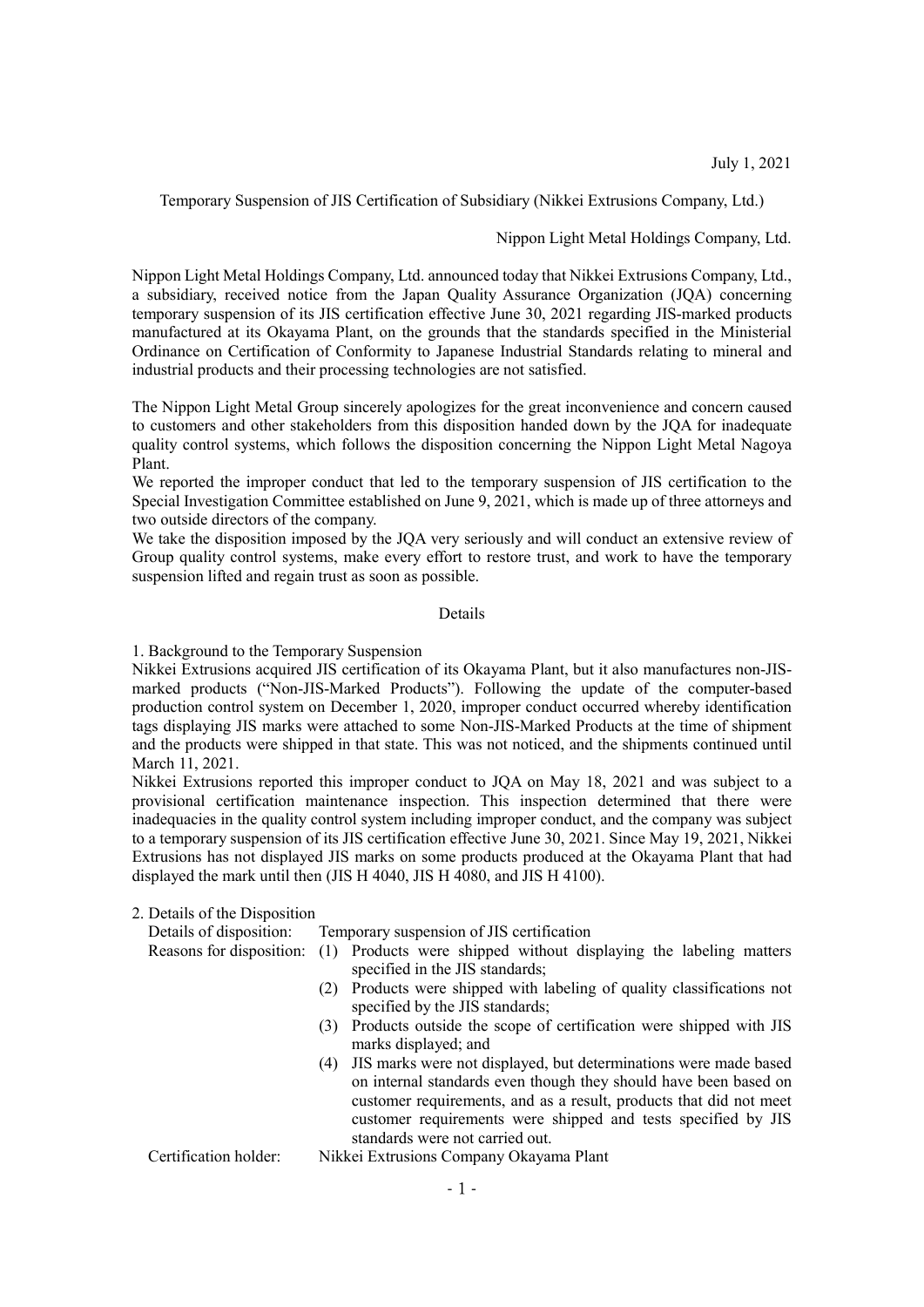| Certification number: | JO0608022                                                         |
|-----------------------|-------------------------------------------------------------------|
| Standard names:       | JIS H 4040 Aluminium and aluminium alloy bars and wires           |
|                       | JIS H 4080 Aluminium and aluminium alloy extruded tubes and cold- |
|                       | drawn tubes                                                       |
|                       | JIS H 4100 Aluminium and aluminium alloy extruded profiles        |

3. Status of Responses

Following the cessation of display of JIS marks on May 19, 2021, all relevant products have been shipped as products conforming to internal standards, and this measure will remain in place until the temporary suspension of the JIS certification is lifted.

JIS-certified products (JIS H 8602) other than those subject to the temporary suspension of JIS certification will continue to be shipped with the JIS mark displayed on products as in the past.

We will contact and explain the situation to our customers and other stakeholders and will make every effort to respond in good faith.

4. Future Outlook

We are currently investigating the future impact of the temporary suspension on consolidated financial results and will make an announcement if revision of forecasts is necessary.

Contact information for inquiries relating to this announcement Public Relations and Investor Relations Central Planning Office Nippon Light Metal Holdings Company, Ltd. Tel: +81-3-6810-7160